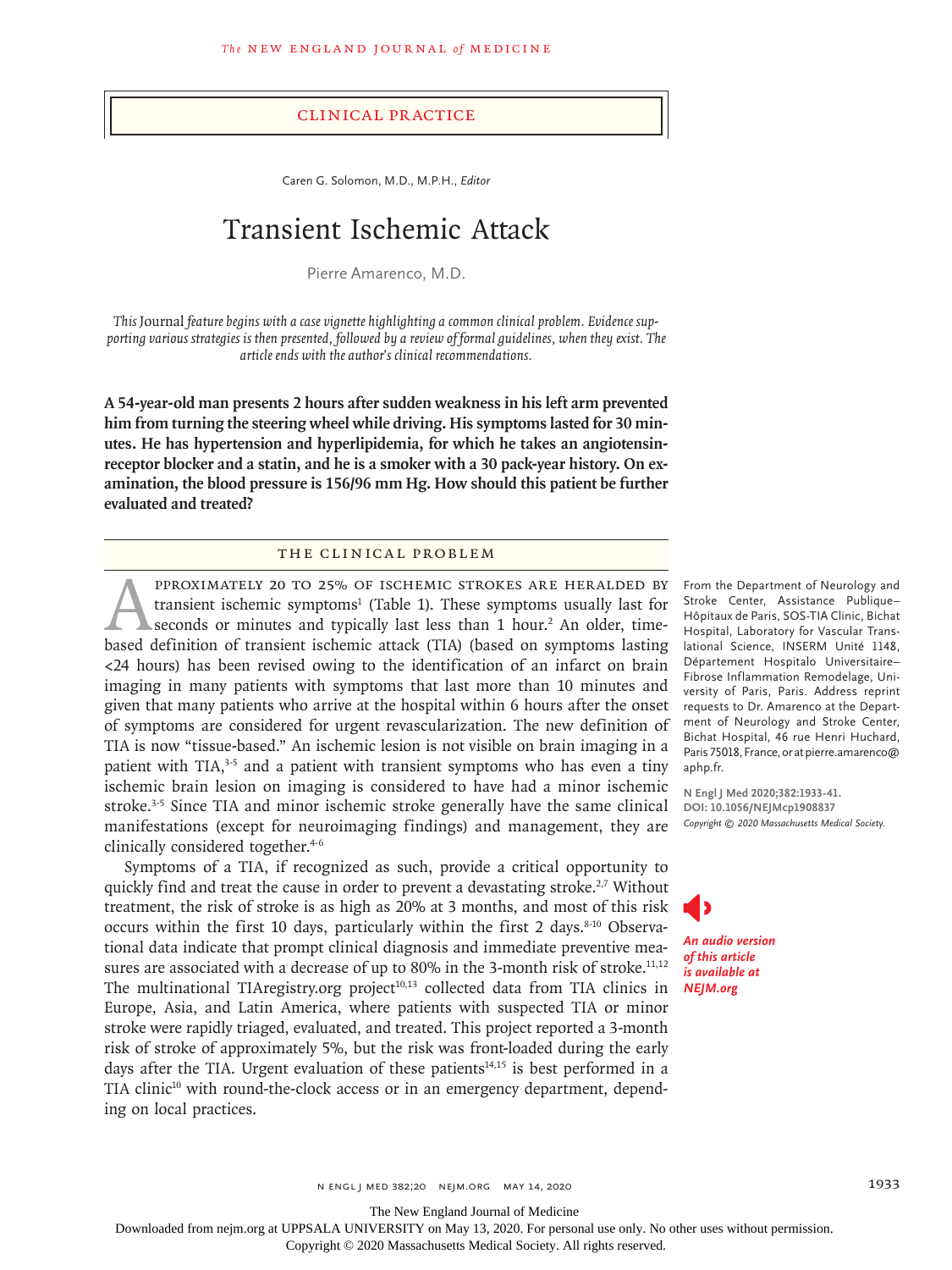#### **Key Clinical Points**

#### **Transient Ischemic Attack**

- Cerebral or retinal symptoms consistent with transient ischemic attack (TIA) usually last for seconds or minutes and typically last less than 1 hour.
- A suspected TIA should be evaluated urgently in a TIA clinic or in an emergency department where appropriate specialist expertise and imaging are available.
- Diffusion-weighted imaging of the head is now the preferred test for patients with a suspected TIA and should be performed immediately.
- If possible, immediately after the onset of symptoms, the patient should take aspirin at a dose of 300 mg, followed by 75 to 100 mg daily; clopidogrel should be added to aspirin during the first 21 days after the TIA (at a 300-mg loading dose, followed by 75 mg per day).
- The long-term prevention of stroke after TIA typically includes antiplatelet or anticoagulant treatment (depending on etiologic findings), blood-pressure lowering, lipid lowering, glycemic control, smoking cessation, and counseling regarding diet and lifestyle. Carotid endarterectomy should be performed if appropriate.

## Strategies and Evidence

# **Clinical Presentation and Differential Diagnosis**

Transient symptoms can be motor (in the frontal lobe or pyramidal tract), sensory (in the parietal area), or visual (monocular [transient monocular blindness] with retinal ischemia or binocular [e.g., hemianopia due to intracerebral visual tract or parietal, temporal, or occipital involvement]), or they can involve speech disturbance (aphasia or dysarthria). Other types of transient symptoms (e.g., vertigo, diplopia, dizziness, unsteady gait, or amnesia) can also occur with transient ischemic brain injury, although uncommonly, the occurrence of these symptoms or signs in isolation is explained by ischemia (Table 1). $16,17$ 

Several other conditions (termed "TIA mimics") may alternatively explain transient neurologic symptoms. Most common among these are migraine aura, peripheral vertigo, epilepsy (e.g., parietal-lobe epilepsy), hypoglycemia, transient global amnesia, and postural hypotension. Transient neurologic symptoms may also occur in patients who have myasthenia, cervical arthrosis, peripheral-nerve injury, multiple sclerosis, or hypokalemia, and, rarely, in those who have cerebral amyloid angiopathy, subdural hematoma, or subarachnoid or brain hemorrhage.

## **Neuroimaging**

Immediate diffusion-weighted imaging assessed with magnetic resonance imaging (MRI) is the current preferred test for patients with a suspected TIA,<sup>4,14</sup> since its sensitivity in detecting brain ischemia is much higher than that with computed tomography (CT). In up to 50% of patients with suspected TIA, a bright spot on diffusion-weighted imaging<sup>18</sup> indicates ischemia (Fig. 1); this finding is particularly useful when the transient symptoms are of borderline significance or when the symptoms are atypical (Table 1).17,19,20 Although CT of the head generally cannot be used to diagnose ischemia, when diffusion-weighted imaging is not available, CT should be performed to rule out another cause of the symptoms.14

If diffusion-weighted imaging is negative and there is a strong clinical suspicion of TIA, perfusion-weighted imaging may be performed during the same MRI examination; in 30% of cases, a focal perfusion deficit is identified in the brain area corresponding to the symptoms.<sup>21,22</sup> Arterial spin labeling MRI (which involves simply adding another sequence to the MRI) may increase the yield of perfusion-weighted imaging for the detection of acute ischemic lesions.<sup>23</sup>

## **Other Evaluations**

The causes of TIA or minor ischemic stroke are similar to those of all ischemic strokes. If the knowledge of intracranial steno-occlusive disease would alter management, the extracranial and intracranial arteries should be routinely assessed with the use of noninvasive imaging (carotidartery ultrasonography, CT angiography, or magnetic resonance angiography) of the cervical vessels and of the intracranial vasculature to diagnose a proximal intracranial stenosis, occlusion, or both.<sup>4,14</sup> Additional evaluations should include electrocardiography (ECG), inpatient

The New England Journal of Medicine

Downloaded from nejm.org at UPPSALA UNIVERSITY on May 13, 2020. For personal use only. No other uses without permission.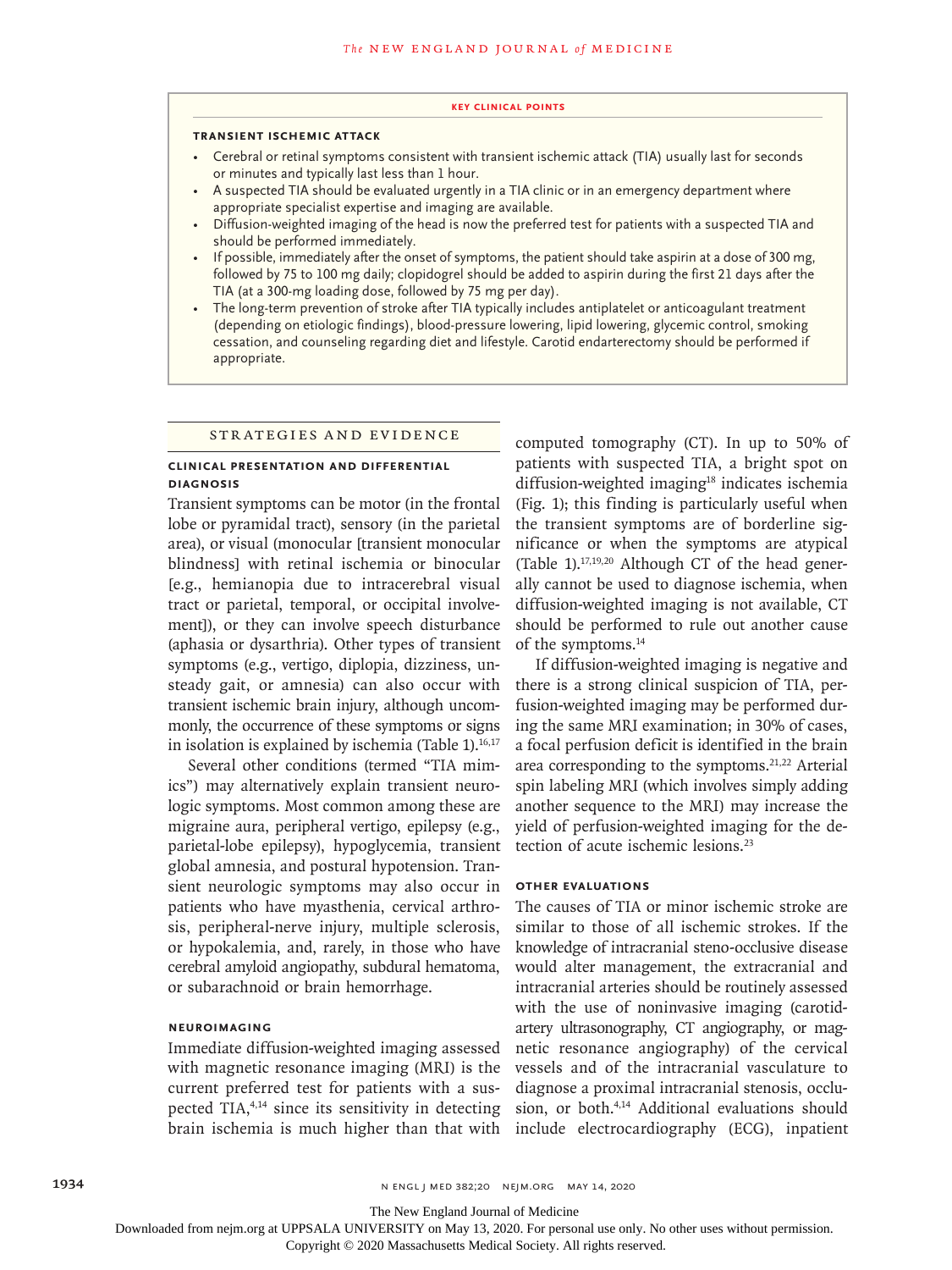| Table 1. Common Symptoms Suggestive of TIA.*                                                                      |
|-------------------------------------------------------------------------------------------------------------------|
| Definite TIA                                                                                                      |
| Focal cerebral or retinal symptoms lasting for seconds or minutes and typically lasting $<$ 1 hr                  |
| Motor weakness in two limbs or in one limb and the face                                                           |
| Sensory deficit in two limbs or in one limb and the face                                                          |
| Visual-field defect (homonymous hemianopia) or monocular blindness                                                |
| Aphasia or dysarthria                                                                                             |
| Possible TIA <sup>+</sup>                                                                                         |
| Unsteady gait                                                                                                     |
| Diplopia                                                                                                          |
| Vertigo, dizziness                                                                                                |
| Dysphagia                                                                                                         |
| Usually not a TIA <sup>+</sup>                                                                                    |
| Amnesia                                                                                                           |
| Confusion                                                                                                         |
| Incoordination of limbs                                                                                           |
| Partial sensory deficit (abnormal sensation or deficit in one limb or only in the face)                           |
| Unusual cortical visual symptoms (lone bilateral blindness and bilateral positive visual phenomena) $\mathcal{S}$ |
| Transient loss of consciousness                                                                                   |
| Headache                                                                                                          |
| Phosphenes, photopsias, complex visual hallucinations, and palinopsia                                             |

<sup>\*</sup> TIA denotes transient ischemic attack.

† When combined, at least two of these symptoms suggest definite TIA; when isolated, they suggest possible TIA.

‡ "Bizarre spells" or isolated atypical symptoms are nonfocal or not clearly focal transient neurologic events for which the type of onset, topography, and course of symptoms do not fulfill the criteria for definite or possible TIA or another

definite or possible neurologic syndrome (e.g., epilepsy or migraine). § Brief positive visual phenomena affecting one or both eyes or one hemifield are often described as flashes of light, stars, colored spots, or swirls of light. Transient positive visual phenomena involving both eyes include a variety of symptoms such as distortion, tilt of images, trails of images, and formed or unformed visual hallucinations.



#### **Figure 1. Neuroimaging Evaluation.**

An axial section of a diffusion-weighted image of the brain shows multiple bright spots in the cortical territory of the right middle cerebral artery. Panel A shows two small brain infarctions (arrows), Panel B shows one small infarct (arrow), and Panel C shows one small infarct (arrow).

n engl j med 382;20 nejm.org May 14, 2020 1935

The New England Journal of Medicine

Downloaded from nejm.org at UPPSALA UNIVERSITY on May 13, 2020. For personal use only. No other uses without permission.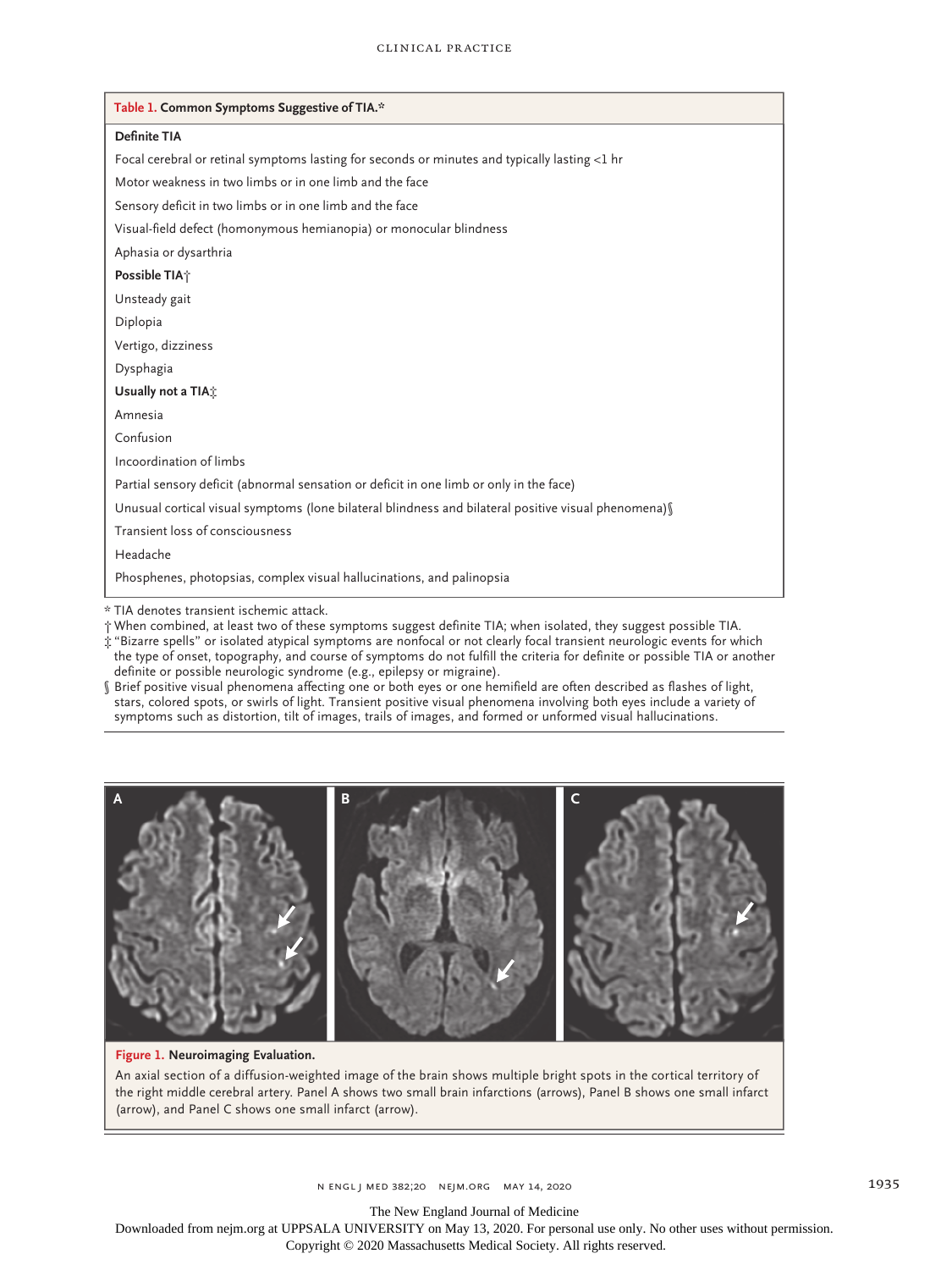monitoring of the cardiac rhythm, and laboratory testing as clinically indicated (e.g., measurement of the C-reactive protein level and erythrocyte sedimentation rate in patients with findings such as headache or transient monocular blindness that are suggestive of giant-cell arteritis) (Fig. 2; and Table S1 in the Supplementary Appendix, available with the full text of this article at NEJM.org).

In patients in whom the origin of the TIA is unclear after initial brain imaging and ECG, further evaluation may include prolonged cardiac monitoring (Holter monitoring or the use of an implantable cardiac monitoring device).<sup>4</sup> Contrast transthoracic and transesophageal echocardiography to detect cardiac structural abnormalities such as patent foramen ovale, atrial thrombus, and valvular disease or atherosclerosis of the aortic arch as a source of cerebral embolism24-26 may be performed if these findings will alter management.4 Other tests may be performed in selected cases (e.g., to detect a *JAK2* mutation in a patient with suspected polycythemia vera).

Treatment to prevent a recurrent, potentially more severe ischemic event is the main initial goal and is guided by an assessment of the risk of such an event on the basis of the initial evaluation. The score on the ABCD<sup>2</sup> scale (calculated on the basis of age, blood pressure, the presence of clinical weakness or speech disturbance, the duration of symptoms, and the presence or absence of diabetes) is used to predict the risk of stroke. ABCD<sup>2</sup> scores range from 0 to 7, with higher scores indicating a greater risk of stroke (Table  $S2$ ).<sup>27</sup> The ABCD<sup>2</sup>-I score is a refined score that also includes findings on diffusion-weighted imaging of the brain. This score has been shown to improve risk prediction over the ABCD<sup>2</sup> score alone.28 In one study, among 3206 patients in whom TIA or minor ischemic stroke was evaluated with the use of an ABCD<sup>2</sup> score and imaging, the 7-day risk of stroke was 7.1%, as compared with 0.4% among those who had positive findings on diffusion-weighted imaging.<sup>29</sup> The addition of carotid-artery stenosis of at least 50% or "dual" TIA (TIA prompting medical attention plus at least one TIA in the preceding 7 days) also improved the performance of the ABCD<sup>3</sup>-I score.<sup>30</sup>

**Figure 2 (facing page). Diagnosis, Evaluation, and Treatment of Transient Ischemic Attack and Minor Ischemic Stroke.** The score on the  $ABCD<sup>2</sup>$  scale is calculated on the basis of age, blood pressure, the presence of clinical weakness or speech disturbance, the duration of symptoms, and the presence or absence of diabetes. "Bizarre spells" are nonfocal or not clearly focal transient neurologic events for which the type of onset, topography, and course of symptoms do not fulfill the criteria for definite or possible TIA or another definite or possible neurologic syndrome such as epilepsy or migraine. Fazekas scores range from 0 (no leukoariosis) to III (confluent leukoariosis). After the first-line evaluation, a secondline evaluation can be performed on an outpatient basis and may include more precise vascular imaging (e.g., high-resolution magnetic resonance imaging [MRI] of the cerebral artery, catheter-guided angiography of cerebral arteries, tests to detect arteritis, or lumbar puncture), further cardiac tests (e.g., 3-week Holter electrocardiography [ECG], the use of an implantable cardiac monitoring device, or transesophageal echocardiography), and tests to determine rare causes of the symptoms (e.g., alpha-galactosidase A deficiency, *JAK2* mutation, and antiphospholipid antibodies). To convert values for low-density lipoprotein (LDL) cholesterol to millimoles per liter, multiply by 0.02586. CRP denotes C-reactive protein, CT computed tomography, CTA CT angiography, DWI diffusion-weighted imaging, ECAS extracranial carotid-artery stenosis, ESR erythrocyte sedimentation rate, FLAIR fluid-attenuated inversion recovery, GRE gradient echo, ICAO internal carotidartery origin, ICAS intracranial carotid-artery stenosis, LVEF left ventricular ejection fraction, MRA magnetic resonance angiography, SVD small-vessel disease, SWI susceptibility-weighted imaging, TEE transesophageal echocardiography, and TTE transthoracic echocardiography.

The ABCD<sup>2</sup> score was previously recommended for use in triage. For example, previous National Institute for Health and Care Excellence (NICE) guidelines called for immediate hospitalization of patients with an  $ABCD<sup>2</sup>$  score of 4 or higher but allowed up to 8 days for evaluation in patients with scores lower than 4, provided that aspirin was immediately initiated.6 However, subsequent data have called this strategy into question. In some studies involving large cohorts of patients presenting with TIA, serious findings on evaluation (e.g., clinically significant extracranial-artery stenosis, intracranialartery stenosis, or atrial fibrillation) were detected in 20% of those with an ABCD<sup>2</sup> score lower than 4, and the 3-month risk of stroke among these patients was similar to that among

The New England Journal of Medicine

Downloaded from nejm.org at UPPSALA UNIVERSITY on May 13, 2020. For personal use only. No other uses without permission.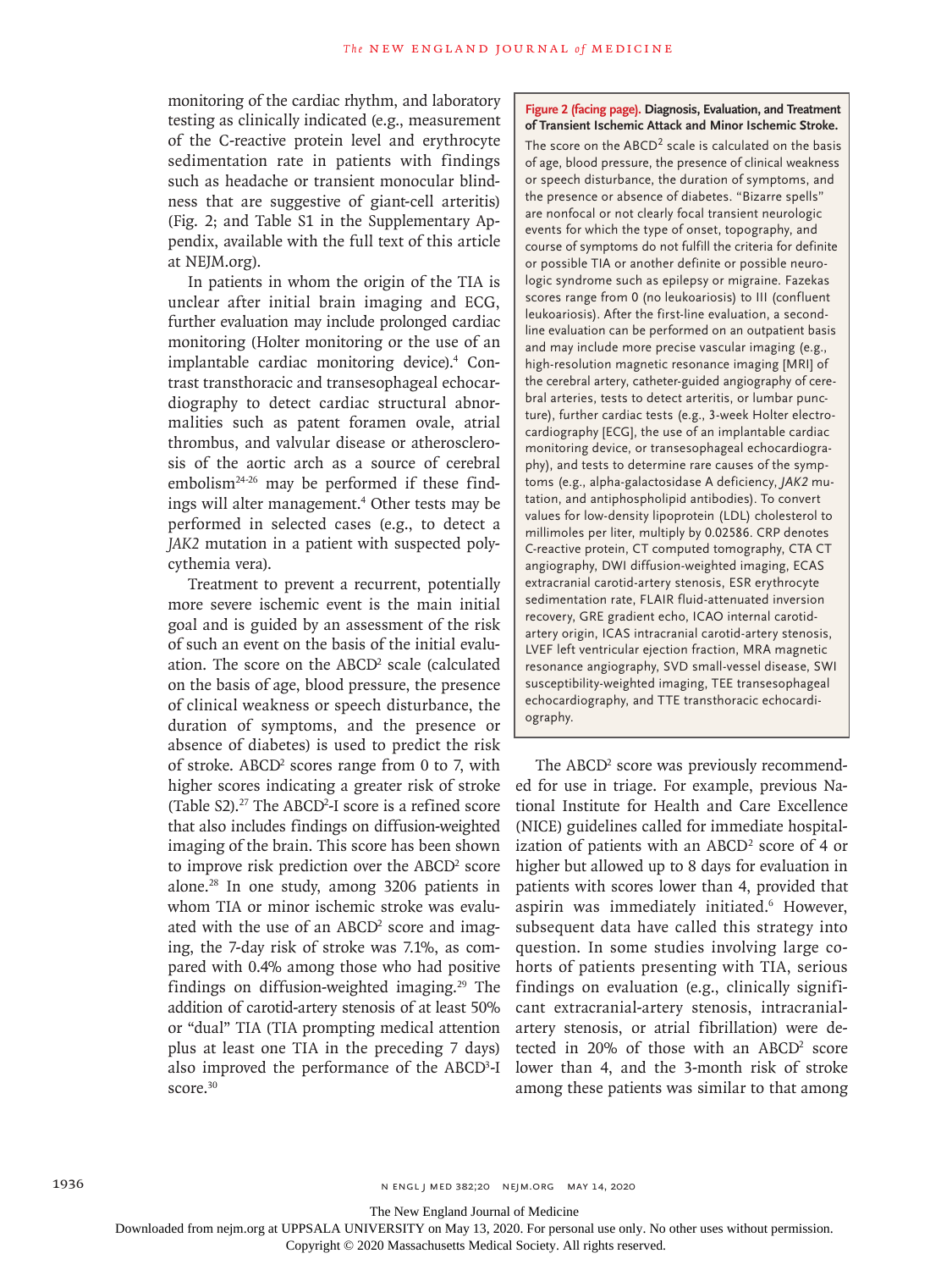#### Clinical Practice



The New England Journal of Medicine

Downloaded from nejm.org at UPPSALA UNIVERSITY on May 13, 2020. For personal use only. No other uses without permission.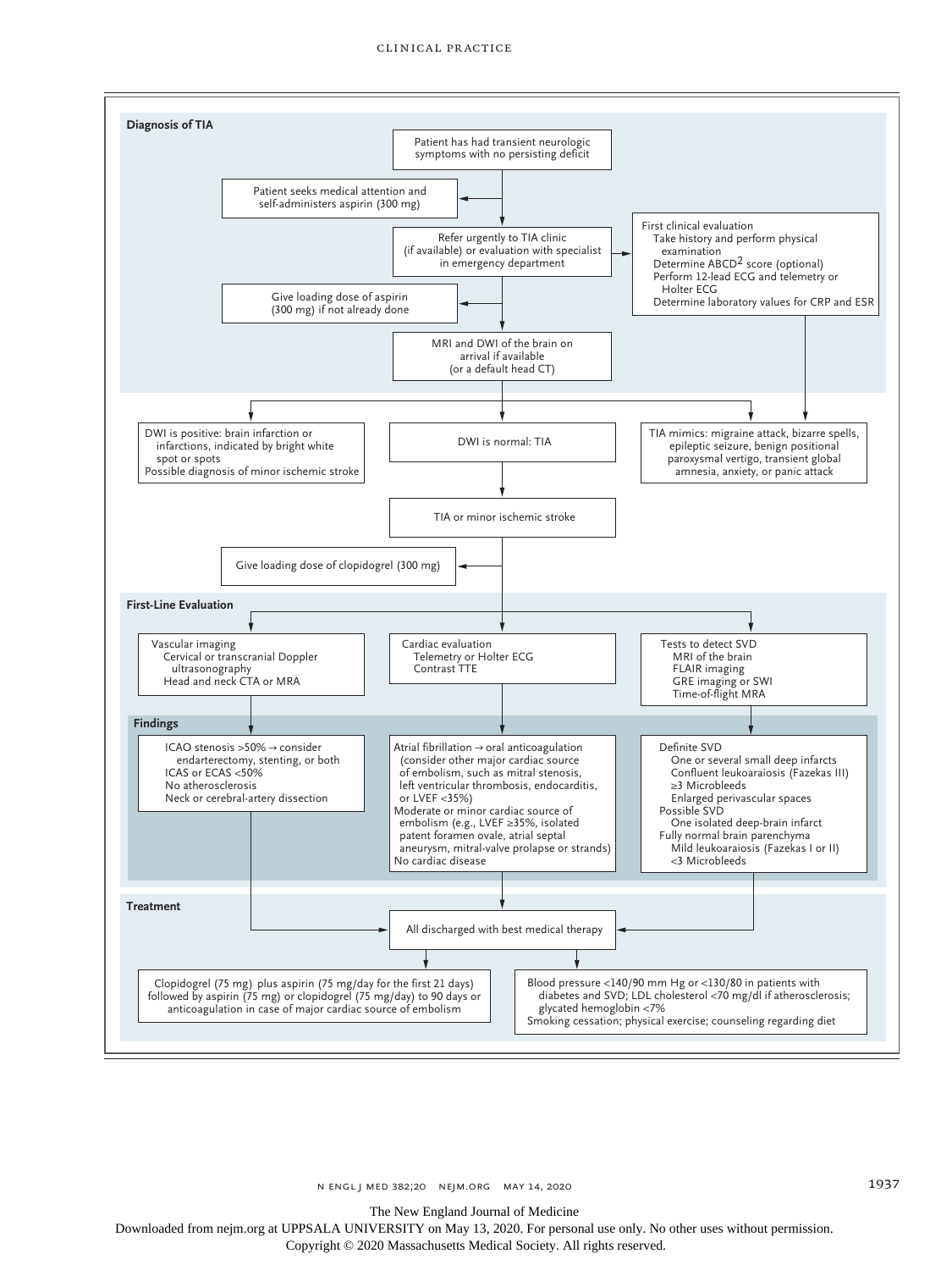patients with a score of 4 or higher.<sup>10,31,32</sup> In one of these cohorts (in the TIAregistry.org project study), the strongest predictors of a new vascular event were carotid stenosis, atrial fibrillation, multiple ischemic spots on diffusion-weighted imaging, and an ABCD<sup>2</sup> score of 6 or 7.<sup>10</sup> Hence, when a patient is evaluated urgently, the scoring system is not relevant, since treatment decisions are based on etiologic findings. NICE guidelines that were updated in 2019 no longer recommend the clinical use of scoring systems such as  $ABCD<sup>2</sup>$  for triage,<sup>33</sup> although scores remain useful in research (e.g., for the selection of patients at high risk in a randomized, controlled trial) and in areas where urgent evaluation that includes specialist input is not readily available, since no useful blood biomarker has been validated for TIA.

## **TREATMENT**

# **Antiplatelet Therapy**

In patients with noncardioembolic ischemic stroke, aspirin is the most effective treatment to reduce the risk of recurrent stroke during the first 90 days, and it is the only antiplatelet treatment that has been shown to reduce the risk of recurrent disabling ischemic stroke (i.e., ischemic stroke in patients with a score on the modified Rankin scale of 2 or more (scores range from 0 [no symptoms] to 6 [death]) during that period.34 However, beyond 3 months, the efficacy of aspirin has been less clear.<sup>34</sup> On the basis of clinical trials that have shown effectiveness, a loading dose of aspirin (300 mg orally) should be administered as soon as possible after TIA symptoms,<sup>5</sup> before admission or on arrival for urgent care. The patient should be encouraged to take aspirin immediately at home if possible.34 Aspirin should then be continued at a dose of 75 to 100 mg per day for 90 days.<sup>5</sup>

Two trials have shown that dual antiplatelet treatment (a loading dose of 300 mg of clopidogrel plus 300 mg of aspirin, followed by a maintenance dose of 75 mg of clopidogrel and 75 mg of aspirin during the first 21 or 90 days after TIA or minor ischemic stroke) reduced the risk of stroke by 25%, as compared with aspirin alone. There was a 3.5-percentage-point and 1.5-percentage-point absolute reduction in the risk of stroke and a 0-percentage-point and 0.5-percentage-point absolute excess of major hemorrhage in the two trials, respectively.<sup>35-37</sup> Post hoc analyses of these trials showed that the benefit of the combination treatment was seen during the first 21 days, without a significant increase in major hemorrhage complications.<sup>37,38</sup>

Previous trials have shown that anticoagulant treatment was not superior to aspirin in patients with noncardioembolic TIA or stroke. If atrial fibrillation is detected after the TIA, oral anticoagulant treatment should be initiated without delay.

## **Treatment of Associated Risk Factors**

In patients with TIA, long-term treatment involves blood pressure–lowering and lipid-lowering therapy4,39 and control of diabetes. Smoking cessation and lifestyle changes are also recommended. It is reasonable to target blood pressure to less than 140/90 mm Hg; a target below 130/80 mm Hg is appropriate for patients with lacunar stroke or diabetes<sup>5</sup> and is appropriate more generally if the patient can achieve these levels without adverse effects. Randomized trials involving patients with recent ischemic stroke or TIA have shown significant decreases in the risk of stroke and overall cardiovascular events with high-dose statins<sup>39</sup> or those specifically targeting a low-density lipoprotein (LDL) cholesterol level of less than 70 mg per deciliter (1.8 mmol per liter).40 Thus, intensive statin therapy is recommended when an atherosclerotic origin of the TIA is presumed, regardless of the baseline LDL cholesterol level.5

All patients should be screened and treated for diabetes mellitus and should receive counseling regarding lifestyle (e.g., diet, weight loss, smoking cessation, and the importance of three to four exercise sessions per week).<sup>5</sup> Screening for sleep apnea is also recommended.<sup>5</sup>

Carotid endarterectomy or stenting should be considered in patients in whom the underlying cause of TIA is ipsilateral internal-carotid-artery stenosis of 50% or more.<sup>5</sup> Stenting of intracranial stenosis is not usually recommended.5

## **TIA Evaluation**

TIA can be a challenging diagnosis even for experienced vascular neurologists, and careful and rapid evaluation is needed even for atypical symptoms, given the potentially catastrophic risks of a missed diagnosis.<sup>7,11,41,42</sup> On the basis of observational data showing associated decreases in

The New England Journal of Medicine

Downloaded from nejm.org at UPPSALA UNIVERSITY on May 13, 2020. For personal use only. No other uses without permission.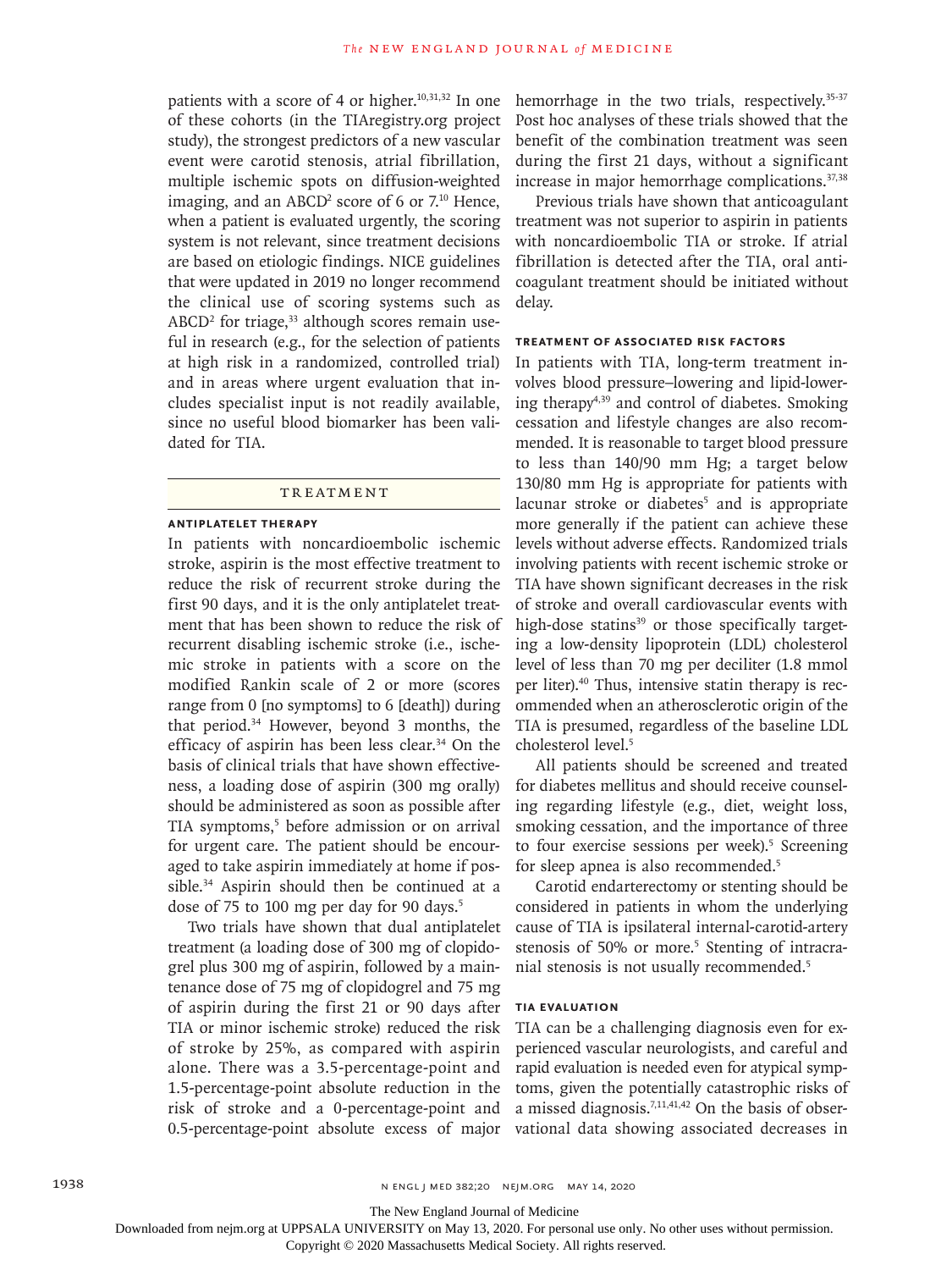the 3-month risk of stroke and length of stay and cost, as well as improved patient satisfaction,<sup>11,12,43</sup> TIA clinics with round-the-clock evaluation have been promoted and developed as an addition to many comprehensive stroke centers, particularly in Europe, Australia, and Canada.6,15,33,42 Alternatively, urgent evaluation can be performed in emergency departments where stroke expertise and imaging are readily available.

# Areas of Uncertainty

Without findings on neuroimaging, the diagnosis of TIA is often uncertain, particularly in patients with isolated, "bizarre," or nonfocal symptoms (Table 1). ("Bizarre spells" or isolated atypical symptoms are nonfocal or not clearly focal transient neurologic events for which the type of onset, topography, and course of symptoms do not fulfill the criteria for definite or possible TIA or another definite or possible neurologic syndrome such as epilepsy or migraine.) Research is needed to identify blood biomarkers or new neuroimaging techniques that might improve the diagnosis.

TIA and minor ischemic stroke are both characterized by the absence of disability (score on the modified Rankin scale, 0 or 1). Many ischemic events that were previously considered to be TIAs (according to the time-based definition) are now considered to be "minor strokes" on the basis of the presence of a bright spot or spots on diffusion-weighted imaging (Fig. 1). This definition may complicate interpretation of the results of clinical trials in which stroke outcomes include these events along with major strokes that cause disability.

A meta-analysis of individual patient data<sup>34</sup> from trials of antiplatelet therapy for secondary prevention of TIA and minor ischemic stroke showed a considerable early benefit (in the first 2 weeks) of aspirin (93% relative reduction in the risk of early recurrent stroke). This finding supports a benefit of a loading dose (300 mg) of oral aspirin as soon as possible after the first TIA symptoms occur. If possible, patients should take aspirin before they seek clinical care<sup>34</sup> (Fig. 2), but this strategy has not been formally evaluated.

Randomized trials are needed to determine the best antithrombotic strategy for patients with TIA (or minor ischemic stroke). Dual antiplatelet therapy of aspirin and clopidogrel for 21 days is considered by many experts to be the standard of care,<sup>44</sup> yet clopidogrel is less effective or not effective in patients who are carriers of *CYP2C19* loss-of-function alleles (as many as 20 to 40% of the population, depending on ethnic group),<sup>45</sup> and screening for clopidogrel resistance has not been validated for clinical use. Ongoing randomized trials involving patients with previous TIA or stroke are assessing the benefits and risks of ticagrelor, an alternative, directly-acting antiplatelet agent that does not need to be metabolized, in combination with aspirin, as compared with aspirin alone (Clinical-Trials.gov number, NCT03354429), triple antithrombotic strategies (a dual antiplatelet agent plus a short-term oral anticoagulant) (NCT03766581), and an intravenous tissue plasminogen activator in patients with intracranial large-vessel occlusion (NCT02398656). Randomized trials have shown a benefit of antiinflammatory agents in decreasing the incidence of cardiovascular events among patients with previous myocardial infarction $46,47$ ; colchicine is currently under study in patients who have had a TIA or stroke (NCT02898610).

There is uncertainty as to whether, beyond 90 days, lifelong treatment with aspirin is useful in low-risk patients with TIA (i.e., those in whom brain-tissue damage has not been detected on diffusion-weighted imaging, with no documented stenosis in the ipsilateral cerebral artery, no major cardiac source of embolism, no smallvessel disease, and an ABCD<sup>2</sup> score of <4). Similarly, investigation is needed of the benefit of aspirin beyond 90 days relative to bleeding risk among patients with isolated diplopia, amnesia, visual defect, vertigo, dizziness or gait instability, dysarthria, or isolated aphasia or weakness in the leg, arm, or both lasting less than 10 minutes.

Aggressive lowering of LDL cholesterol levels (e.g., to <55 mg per deciliter [1.4 mmol per liter]) has been shown to reduce cardiovascular risks after the acute coronary syndrome and ischemic stroke.<sup>40,48-50</sup> Studies to determine the role of this strategy in patients with TIA are warranted.

The length of hospitalization for low-risk patients (e.g., those with an ABCD<sup>2</sup> score of  $\langle 4 \rangle$  is uncertain. Whether these patients should be admitted for evaluation and treatment for less than 1 day, as reported by the SOS-TIA researchers, $11$  or whether longer hospitalization for in-hospital cardiac monitoring is required is unclear.

The New England Journal of Medicine

Downloaded from nejm.org at UPPSALA UNIVERSITY on May 13, 2020. For personal use only. No other uses without permission.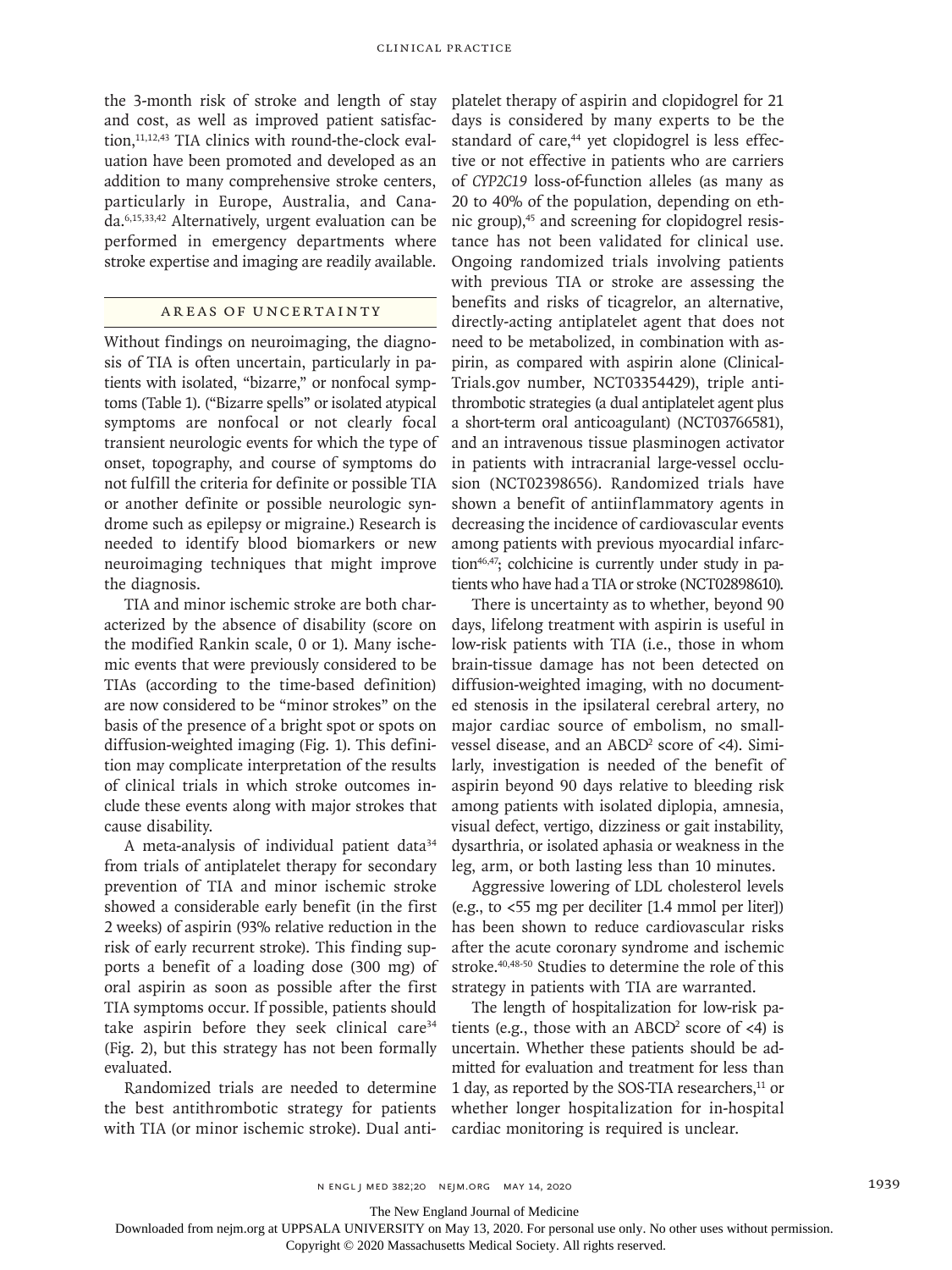## Guidelines

The American Heart Association and the American Stroke Association (AHA–ASA),<sup>4</sup> NICE,<sup>6,33</sup> and the European Stroke Organization<sup>51</sup> have published guidelines for the evaluation and treatment of patients with TIA or minor ischemic stroke. All the guidelines recommend that patients should be evaluated and receive treatment as soon as possible and within 24 hours after the onset of symptoms, although they do not specify the setting (e.g., a TIA clinic or an emergency department). The 2019 update of the 2018 AHA-ASA guidelines<sup>44</sup> recommends the use of dual antiplatelet therapy in patients with TIA or minor ischemic stroke during the first 21 days after the onset of symptoms if there is no indication for oral anticoagulation (e.g., atrial fibrillation). The current recommendations are generally concordant with these guidelines.

## Conclusions a nd **RECOMMENDATIONS**

The patient described in the vignette presented with symptoms consistent with a motor TIA. Had I spoken with him by telephone before he presented, I would have recommended that he take 300 mg of aspirin if possible. In this case, when he arrived at the TIA clinic without having self-administered aspirin, I would have administered the aspirin as well as 300 mg of clopidogrel. In a prompt assessment of diffusionweighted imaging on brain MRI, the finding of a bright spot in the right hemisphere would confirm ischemia. I would then prescribe clopidogrel at a dose of 75 mg plus aspirin at a dose of 75 mg for 21 days, followed by long-term aspirin monotherapy (75 mg). If ipsilateral right carotid stenosis were detected on imaging of the extracranial and intracranial vasculature, I would recommend prompt carotid endarterectomy. I would also perform a cardiac evaluation including 3-week ECG monitoring to detect paroxysmal atrial fibrillation that would warrant longterm oral anticoagulation instead of antiplatelet therapy, particularly in the absence of severe carotid stenosis or another potential direct cause of TIA. I would review with the patient his increased risk of stroke and provide guidance regarding control of risk factors, including smoking cessation and lifestyle changes.

Dr. Amarenco reports receiving grant support from Pfizer, Merck, and Boston Scientific, grant support and fees for serving on executive committees from AstraZeneca, fees for serving on an executive committee and fees for serving on a steering committee from Bayer, fees for serving on a data and safety monitoring board from Fibrogen, fees for serving on an end-point committee from GlaxoSmithKline, fees for serving on a data and safety monitoring board from Shinpoong Pharma, advisory board fees and lecture fees from Amgen, fees for serving on an executive committee from Kowa, grant support and advisory board fees from Sanofi, and grant support and fees for serving on a steering committee from Bristol-Myers Squibb. No other potential conflict of interest relevant to this article was reported.

Disclosure forms provided by the author are available with the full text of this article at NEJM.org.

#### **References**

- **1.** Rothwell PM, Warlow CP. Timing of TIAs preceding stroke: time window for prevention is very short. Neurology 2005; 64:817-20.
- **2.** Fisher CM. Transient ischemic attacks. N Engl J Med 2002;347:1642-3.

**3.** Albers GW, Caplan LR, Easton JD, et al. Transient ischemic attack — proposal for a new definition. N Engl J Med 2002;347: 1713-6.

**4.** Easton JD, Saver JL, Albers GW, et al. Definition and evaluation of transient ischemic attack: a scientific statement for healthcare professionals from the American Heart Association/American Stroke Association Stroke Council: Council on Cardiovascular Surgery and Anesthesia: Council on Cardiovascular Radiology and Intervention: Council on Cardiovascular Nursing: and the Interdisciplinary Council on Peripheral Vascular Disease: the American Academy of Neurology affirms the value of this statement as an educational tool for neurologists. Stroke 2009; 40:2276-93.

**5.** Kernan WN, Ovbiagele B, Black HR, et al. Guidelines for the prevention of stroke in patients with stroke and transient ischemic attack: a guideline for healthcare professionals from the American Heart Association/American Stroke Association. Stroke 2014;45:2160-236.

**6.** National Institute for Health and Care Excellence (NICE). Stroke and transient ischaemic attack in over 16s: diagnosis and initial management. Clinical guideline [CG68]. March 2017 (https://www .nice.org.uk/guidance/CG68.)

**7.** Johnston SC. Transient ischemic attack. N Engl J Med 2002;347:1687-92.

**8.** Johnston SC, Gress DR, Browner WS, Sidney S. Short-term prognosis after emergency department diagnosis of TIA. JAMA 2000;284:2901-6.

**9.** Lovett JK, Dennis MS, Sandercock PA, Bamford J, Warlow CP, Rothwell PM. Very early risk of stroke after a first transient ischemic attack. Stroke 2003;34(8):e138 e140.

**10.** Amarenco P, Lavallée PC, Labreuche J, et al. One-year risk of stroke after transient ischemic attack or minor stroke. N Engl J Med 2016;374:1533-42.

**11.** Lavallée PC, Meseguer E, Abboud H, et al. A transient ischaemic attack clinic with round-the-clock access (SOS-TIA): feasibility and effects. Lancet Neurol 2007;6:953-60.

**12.** Rothwell PM, Giles MF, Chandratheva A, et al. Effect of urgent treatment of transient ischaemic attack and minor stroke on early recurrent stroke (EXPRESS study): a prospective population-based sequential comparison. Lancet 2007;370:1432- 42.

**13.** Amarenco P, Lavallée PC, Monteiro Tavares L, et al. Five-year risk of stroke after TIA or minor ischemic stroke. N Engl J Med 2018;378:2182-90.

The New England Journal of Medicine

Downloaded from nejm.org at UPPSALA UNIVERSITY on May 13, 2020. For personal use only. No other uses without permission.